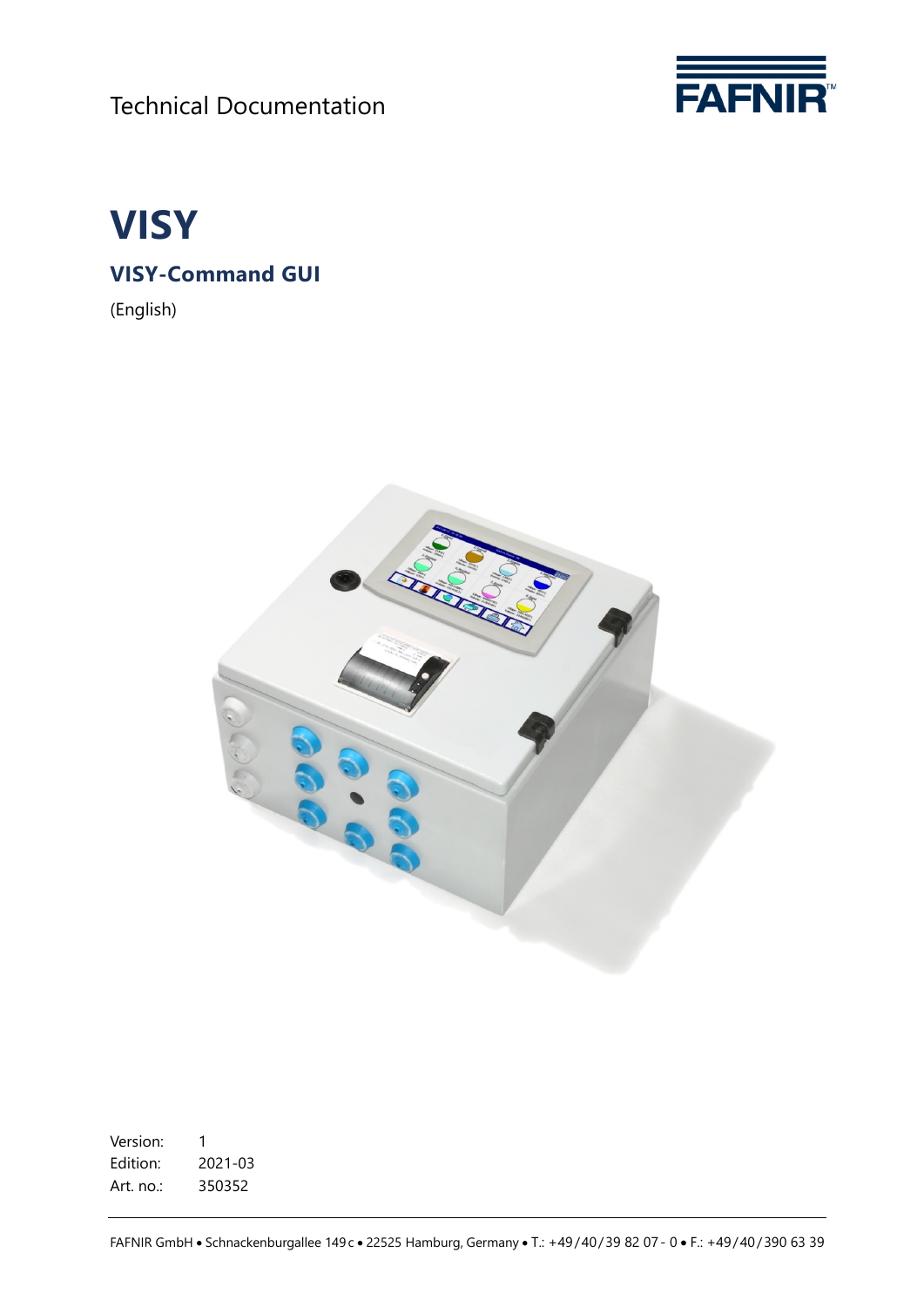

# **Table of Contents**

| 1                       |  |
|-------------------------|--|
| 1.1                     |  |
| 2                       |  |
| 3                       |  |
| $\overline{\mathbf{4}}$ |  |
| 4.1                     |  |
| 4.2                     |  |
| 4.3                     |  |
| 4.4                     |  |
| 5                       |  |
| 6                       |  |
| 6.1                     |  |
|                         |  |
| 6.2                     |  |
| 6.3                     |  |
| 7                       |  |
| 8                       |  |
| 9                       |  |

© Copyright:

Reproduction and translation are permitted solely with the written consent of the FAFNIR GmbH. The FAFNIR GmbH reserves the right to carry out product alterations without prior notice.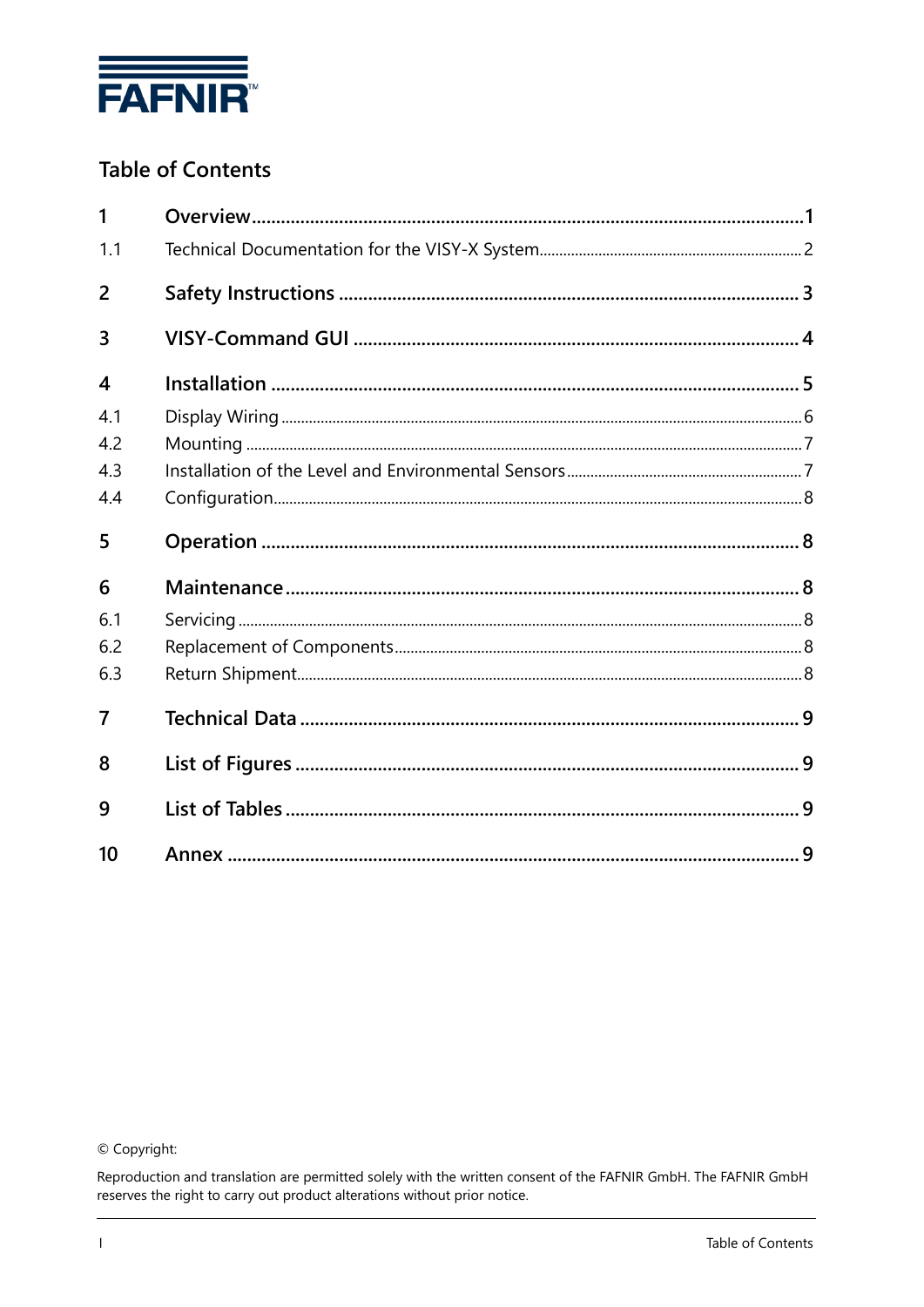

## <span id="page-2-0"></span>**1 Overview**

**VISY-Command GUI** is an evaluation unit of the **VISY-Command** type with an additional display (GUI) to show current tank data, delivery data and various alarms that are recorded by the **VISY-X system**.

The **VISY-X system** (Volume Information System) a highly precise and continuous level measurement for all commercially available fuels and liquefied petroleum gas (LPG) in up to 16 tanks. Simultaneously the product temperature, product density, water level at the bottom of the tanks, leakage liquids and liquid pressures can be measured and monitored.

The VISY-X system comprises:

- **Sensors for level measurement in tanks:** VISY-Stick, VISY-Stick Advanced, VISY-Stick Advanced with VISY-Density module, VISY-Stick Flex, VISY-Stick LPG, …
- **Evaluation unit:** VISY-Command GUI in the variants 2, 4, 8, 16, RF
- **Software to configure VISY-Command GUI and the display:** VISY-Setup and VISY-SoftView

Additionally, the following environmental sensors can be operated with the VISY-X system:

- **Leakage monitoring of the manhole or the dispenser sump:** VISY-Stick Sump (with continuous leakage measurement) or VISY-Reed Sump (with fixed measuring point)
- **Leakage monitoring of intermediate chambers in double-walled tanks:** VISY-Stick Interstitial (with continuous leakage measurement) or VISY-Reed Interstitial (with fixed measuring point)
- **Leakage monitoring of intermediate chambers, filling lines and product lines from our system partner SBG GmbH, see chapter [1.1.](#page-3-0):** VIMS sensors (VIMS-Tank, VIMS-Product Pipe, VIMS-Delivery Pipe)
- **Temperature measurement with up to 31 integrated temperature sensors:**  VISY-Stick Temp
- **Monitoring of hydrostatic pressures:** VPS sensors

The measured values of the sensors are recorded, processed and saved by the VISY-Command GUI evaluation unit. The VISY-Command GUI transmits the data on request to a higher-level system (e.g. POS).

This manual describes the differences between the **VISY-Command GUI** and the standard model **VISY-Command**. Further information on the standard model you will find in the following manual:



VISY-Command (VI-4), art. no. 207184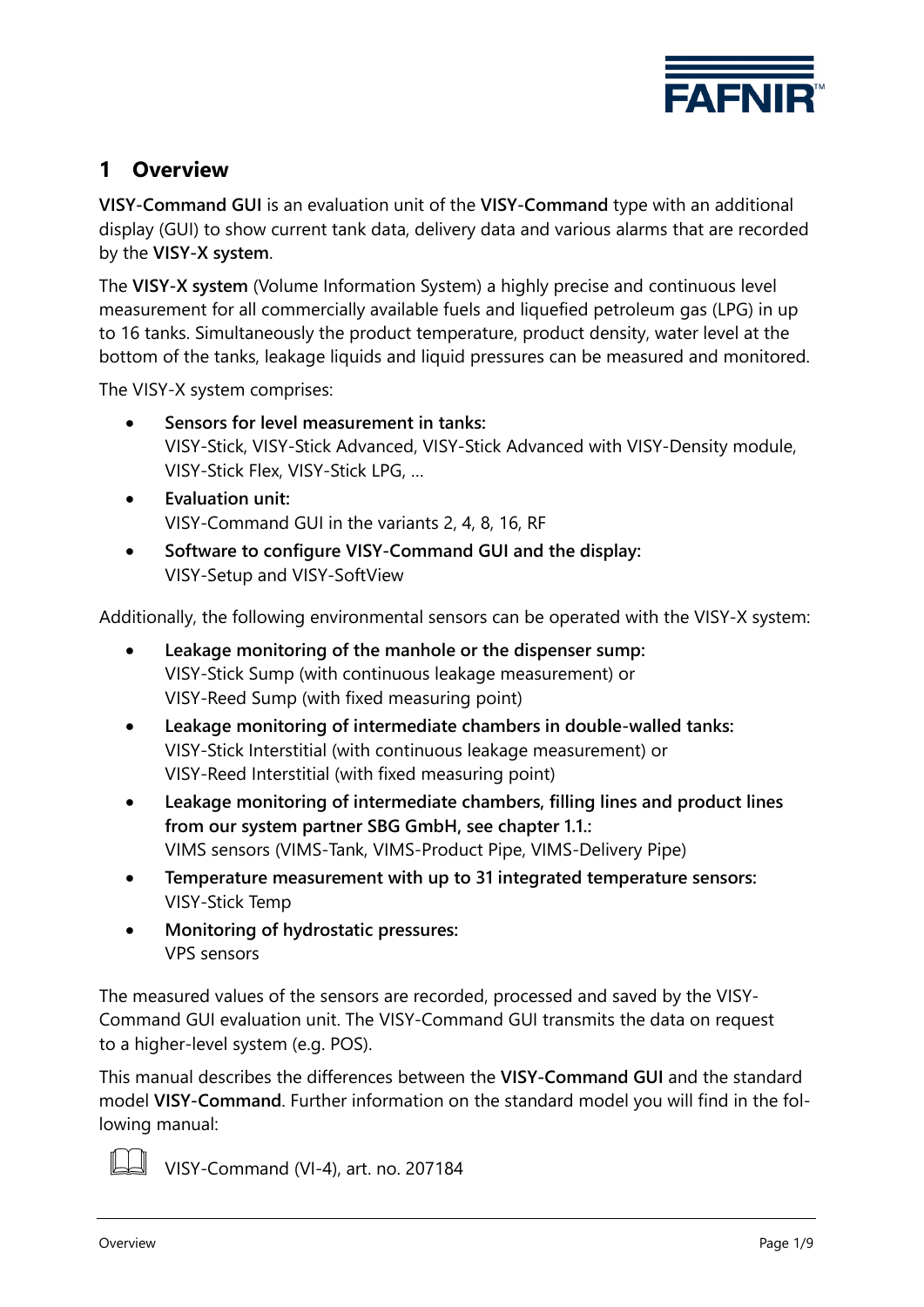

### <span id="page-3-0"></span>**1.1 Technical Documentation for the VISY-X System**

The components belonging to the VISY-X system are described in the following manuals. **Evaluation unit and optional extensions:**



VISY-Command GUI, art. no. <sup>350352</sup> (this manual)

- 
- VISY-Command (VI-4), art. no. <sup>207184</sup>
- VISY-RF III wireless system, art. no. 350272 (option)



- IFSF-LON interface converter, art. no. 207092 (option)
- VISY-ICI 485, art. no. 207150 (option)

#### **Software for the graphical user interface of the VISY-Command GUI:**

VISY-SoftView User Guide, art. no.: 350026

VISY-SoftView Administrator, art. no. 350144

### **Software for configuring the VISY-Command GUI:**



VISY-Setup V4…, art. no. 207158

#### **Filling level and environmental sensors:**

VISY-Stick VISY-Reed, art. no. 207194

VPS Pressure sensors, art. no. 350204

#### **Transmission and receipt of signals to and from external systems:**



VISY-Output 8, art. no. 350072





VISY-Output 1, art. no. 350219

VISY-Input 8, art. no. 207166

#### **For VIMS sensors (option) please contact our system partner:**



 SGB GmbH, Hofstraße 10, 57076 Siegen, Germany, T.: +49 271 48964–0, F.: +49 271 48964-6, E.: [sgb@sgb.de](mailto:sgb@sgb.de)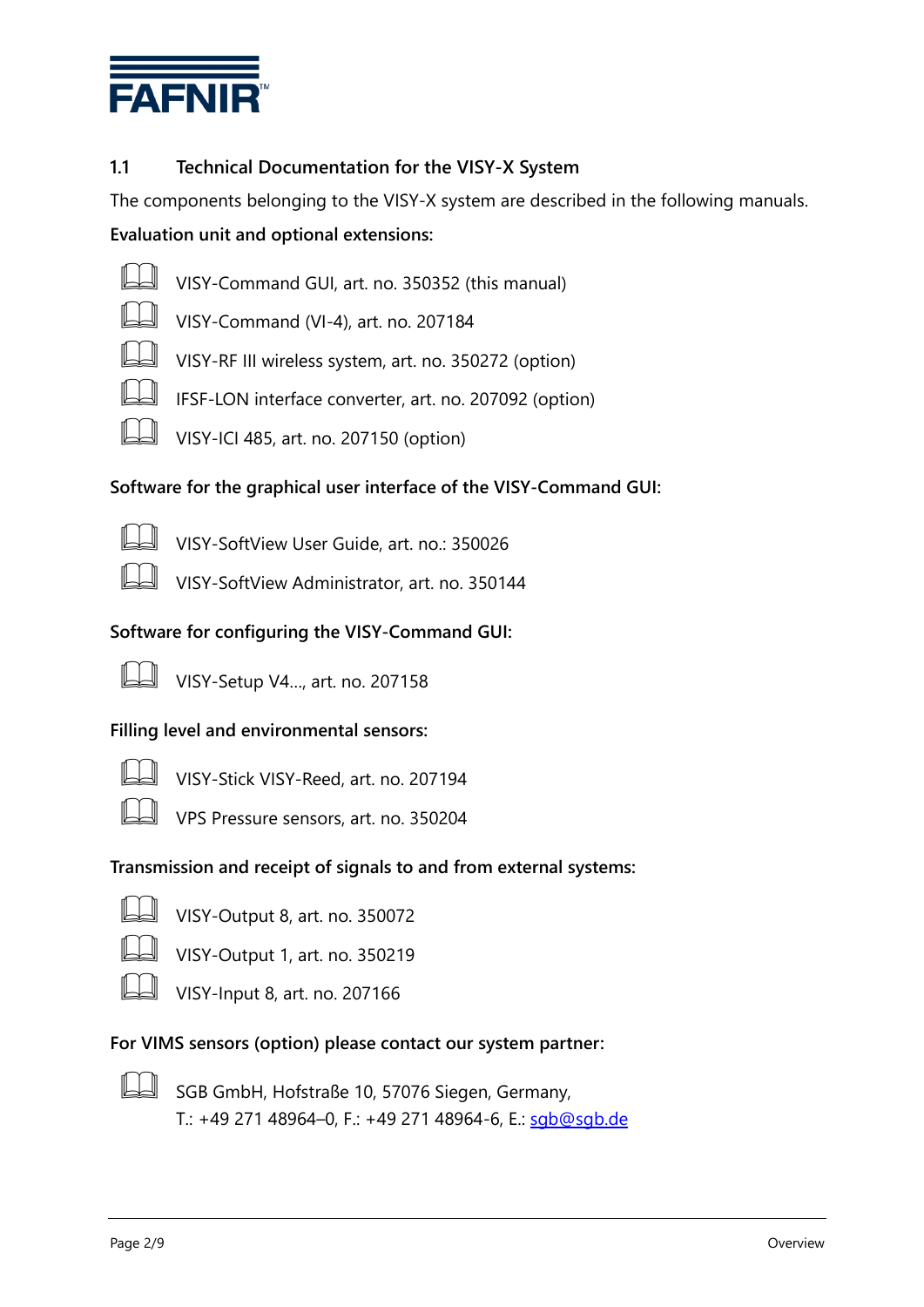

## <span id="page-4-0"></span>**2 Safety Instructions**

The VISY-X system is designed for the use at petrol stations and is compatible with all commercially available fuels and liquefied petroleum gas (LPG). It serves to measure and evaluate the filling levels in tanks. Use the system exclusively for this purpose. Observe and follow all product safety notes and operating instructions. The manufacturer accepts no liability for any form of damage resulting from improper use.

The system devices have been developed, manufactured and tested in accordance with the latest good engineering practices and generally accepted safety standards. Nevertheless, hazards may arise from their use.

The following safety precautions must be observed to reduce the risk of injury, electric shocks, fire or damages to the equipment:

- Installation, operation and maintenance of the devices must only be carried out by expert personnel.
- Operators, installers and service technicians must comply with all applicable safety regulations. This also applies to the local safety and accident prevention regulations which are not stated in this manual.
- Only use original parts for installation, operation and maintenance. These comply with the technical requirements specified by the manufacturer.
- Do not change, add, modify or repair the equipment of the system without the prior consent of the manufacturer.
- Open housing covers may expose you to the risk of electric shocks. Housing covers must be closed during normal operation.
- The devices must be supplied only with the permitted power.

The safety instructions in this manual are marked as follows:



*Not observing these safety instructions result in the risk of accident or damages to the system.*



*This symbol indicates useful information, notes and application tips.*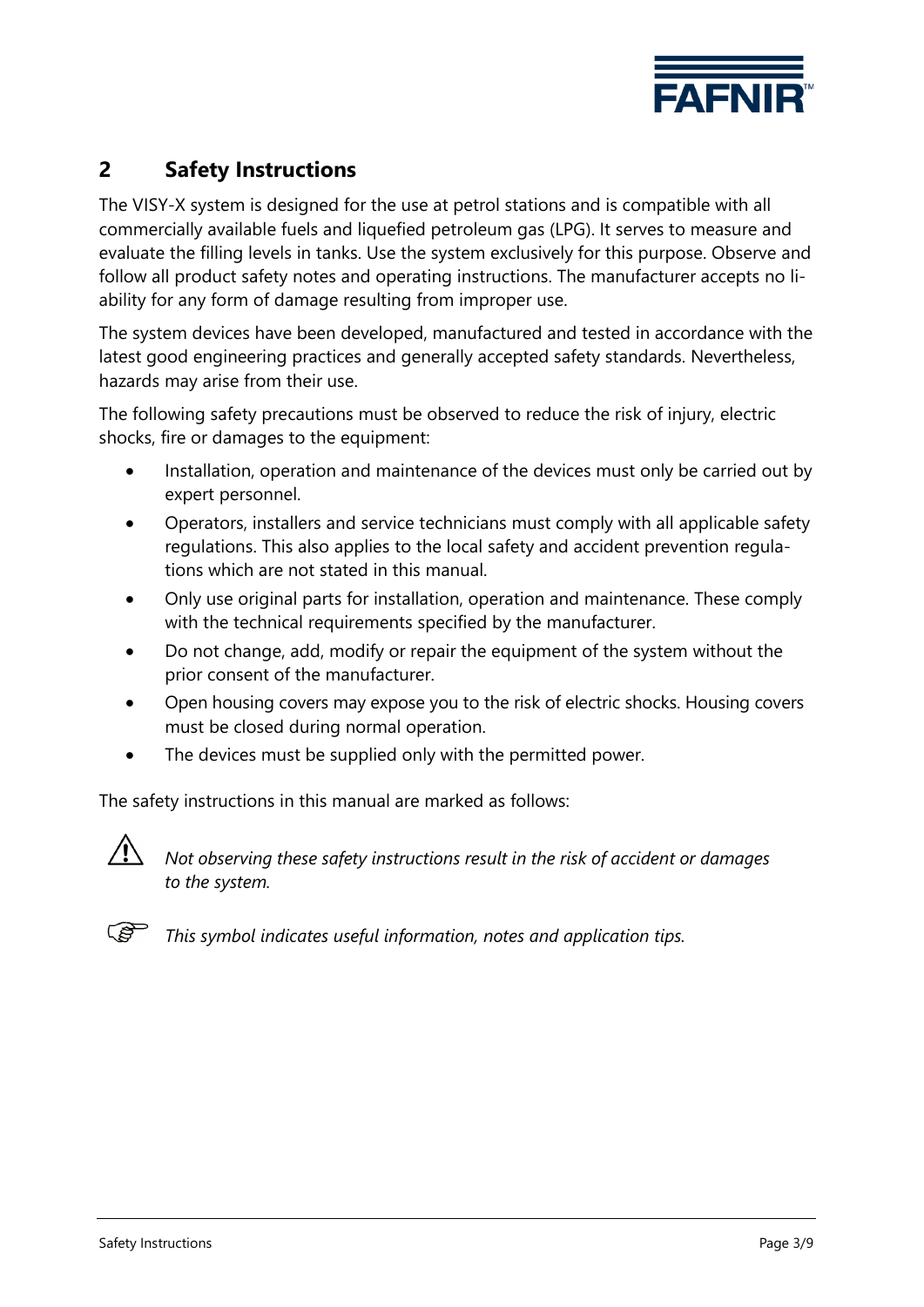

# <span id="page-5-0"></span>**3 VISY-Command GUI**

**VISY-Command GUI** is the evaluation unit **VISY-Command** with display to show current tank data, delivery data and various alarms that are recorded by the **VISY-X system**.

The software VISY-SoftView is installed for the display. It is used to graphically display the user interface and operate the VISY-Command GUI.

The exact designation of the VISY-Command GUI depends on the number of sensor connection terminals, the model and the method of data transmission. The following models of VISY-Command GUI are available:

- **VISY-Command 2 GUI**: model with 2 sensor terminals
- **VISY-Command 4 GUI**: model with 4 sensor terminals
- **VISY-Command 8 GUI**: model with 8 sensor terminals
- **VISY-Command 16 GUI:** model with 16 sensor terminals
- **VISY-Command RF GUI:** model as wireless version
	- **VISY-Command … GUI Print:** model with printer



<span id="page-5-1"></span>Figure 1: VISY-Command GUI, exterior view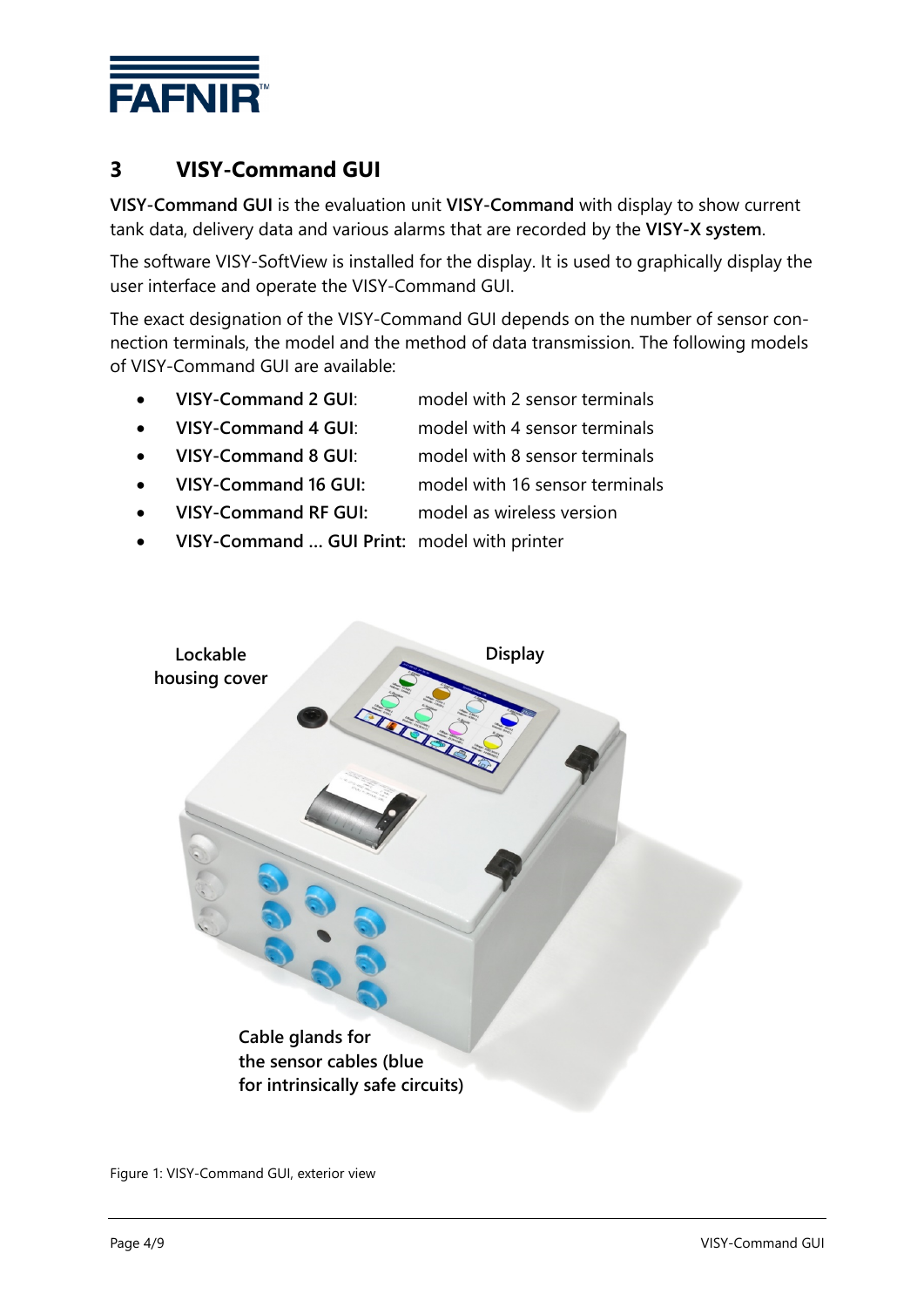

## <span id="page-6-0"></span>**4 Installation**

The housing cover must be opened to install the VISY-Command GUI. A special housing key is provided for this (scope of delivery).



*An open housing cover may expose you to the risk of electric shock.*

*The wiring must be done only with the power disconnected.*



<span id="page-6-1"></span>Figure 2: VISY-Command 4 GUI, interior view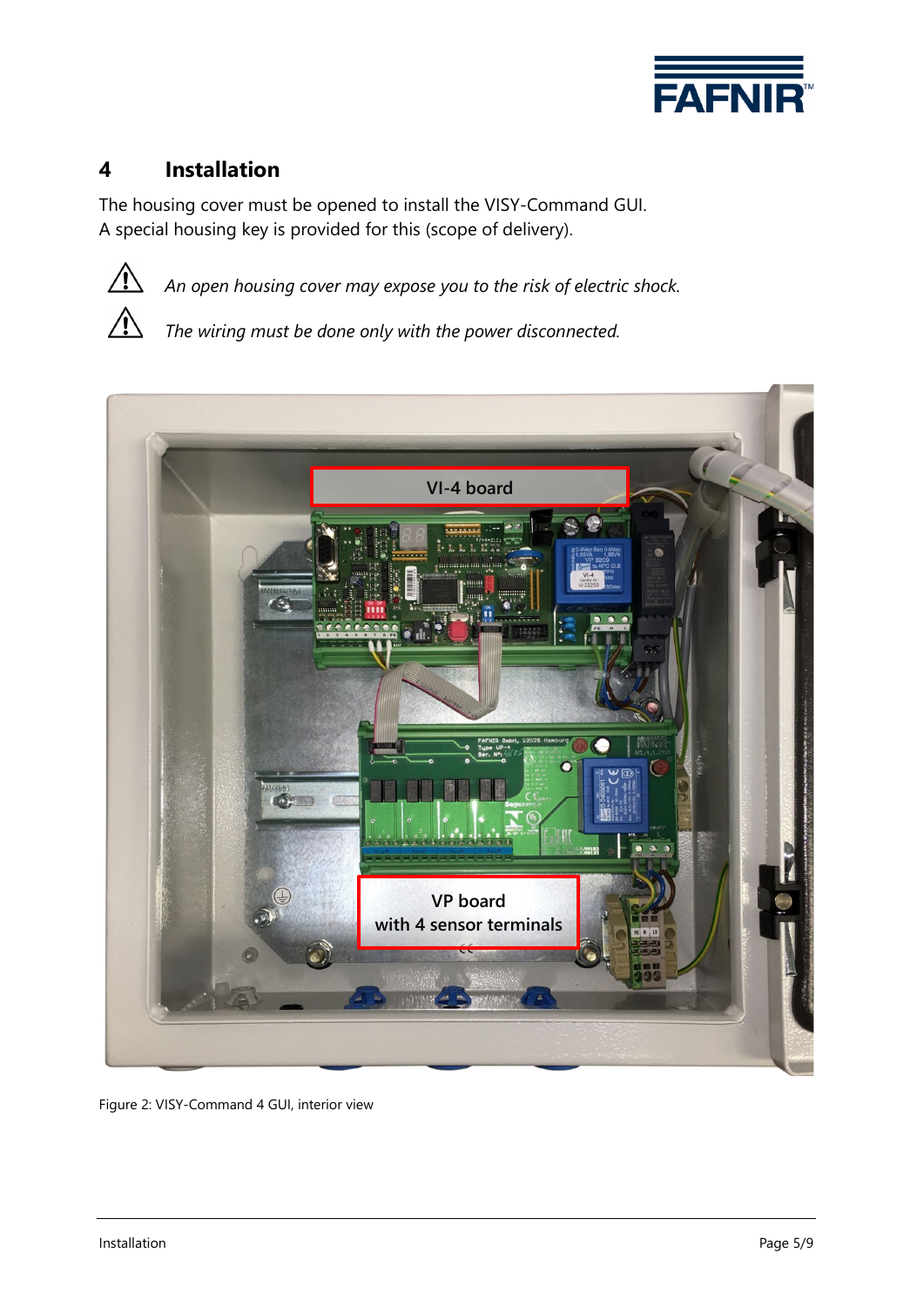



Figure 3: VISY-Command GUI housing cover, interior view

### <span id="page-7-1"></span><span id="page-7-0"></span>**4.1 Display Wiring**

The display is built into the housing cover of the VISY-Command GUI and is connected to the RS-485 extension interface of the VI-4 board (see following table):

|    | 8     |           | 6 |                  | 4  | 3    | $\mathcal{P}$ |            |
|----|-------|-----------|---|------------------|----|------|---------------|------------|
| PE | $B -$ | $A+$      |   | $B -$            | A+ |      | <b>TxD</b>    | <b>RxD</b> |
|    |       | RS-485    |   | RS-232<br>RS-485 |    |      |               |            |
|    |       | Extension |   |                  |    | Host |               |            |

<span id="page-7-2"></span>Table 1: Interfaces of the VI-4 board in the VISY-Command GUI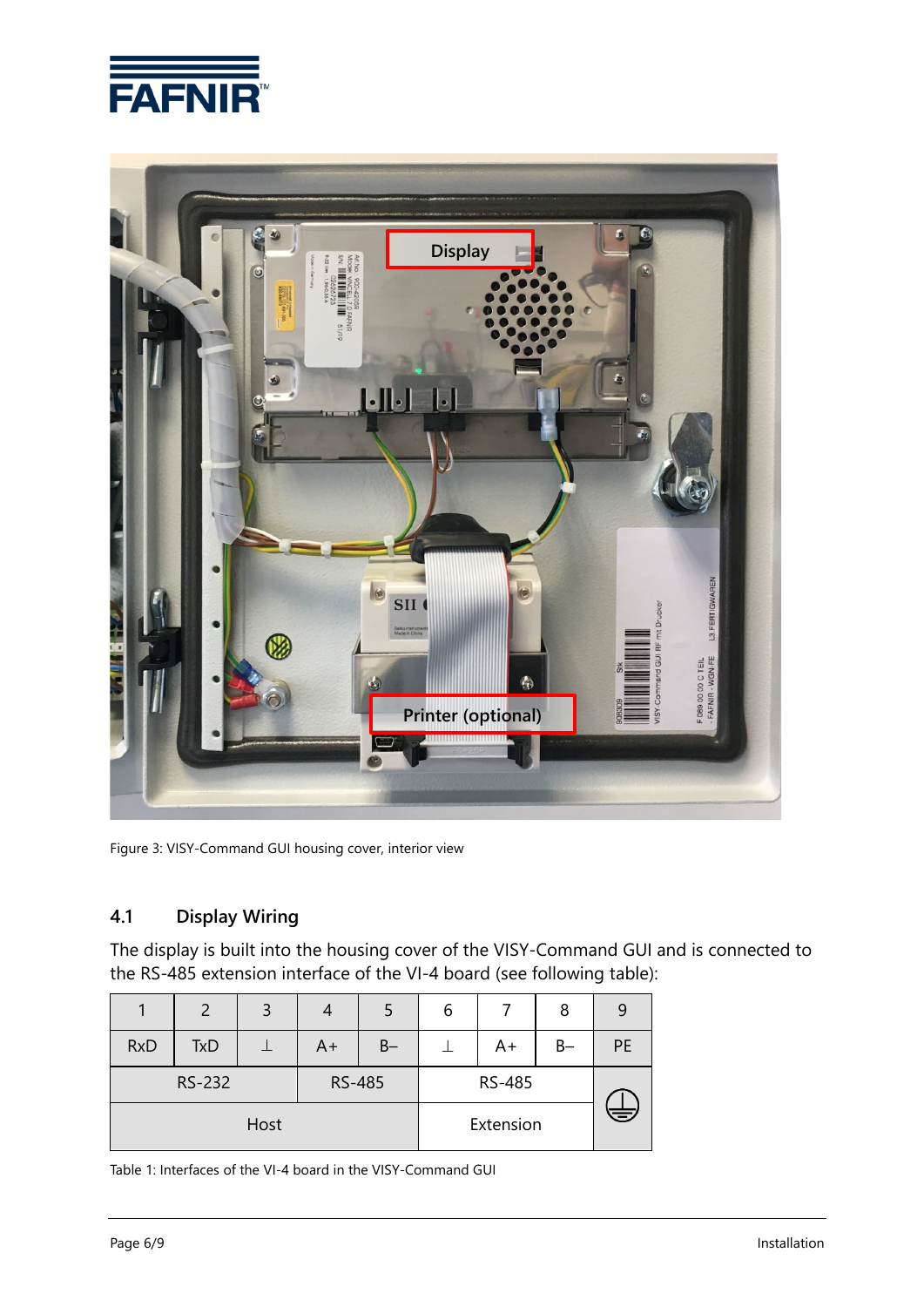

The wiring of the display with the RS-485 extension interface of the VI-4 board is according to the following table:

| Interface number |               |       |       |
|------------------|---------------|-------|-------|
| signal           | $\perp$ (GND) | A+    | к–    |
| Cable colour     | yellow        | brown | white |

<span id="page-8-2"></span>Table 2: Display wiring on the RS-485 expansion interface

### <span id="page-8-0"></span>**4.2 Mounting**



*The VISY-Command GUI must be mounted inside a building. It is not suitable for outdoor installation.*



*The VISY-Command GUI must be installed outside of potentially explosive areas.*



*For installing and operating the VISY-Command GUI evaluation unit, the regulations of Industrial Safety and Health Regulations and the Technical Rules for Operational Safety as well as the generally accepted rules of engineering and this manual must be observed.*

*This also applies to the local safety and accident prevention regulations which are not stated in this manual.*



 $\sqrt{N}$ 

*A drilling template is provided for mounting the VISY-Command GUI (scope of delivery).*

#### <span id="page-8-1"></span>**4.3 Installation of the Level and Environmental Sensors**

Before configuring and operating the VISY-X system, all sensors must be installed and connected to the VISY-Command GUI.

The details on installing the sensors you will find in the manual:



VISY-Stick VISY-Reed, art. no. 207194

The details on connecting the sensors you will find in the manual:



VISY-Command (VI-4), art. no. 207184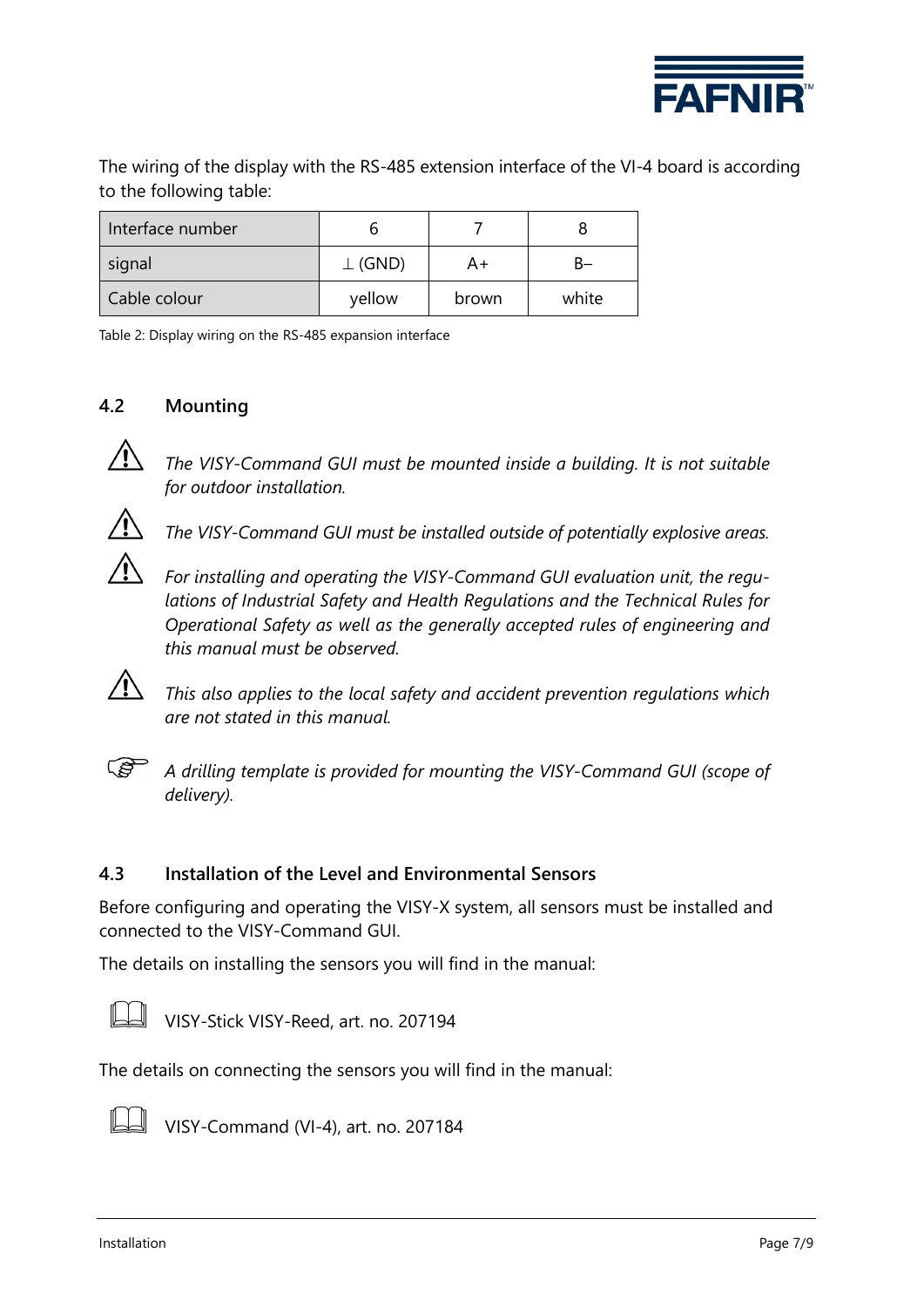

#### <span id="page-9-0"></span>**4.4 Configuration**

The VISY-Command GUI is configured with VISY-Setup software on a PC or notebook.

To use display, the "expansion interface" function must be activated with VISY-Setup, see the following manual:



VISY-Setup V4…, art. no. 207158

The configuration of the display with VISY-SoftView is described in the following manual:



VISY-SoftView Administrator, art. no. 350144

### <span id="page-9-1"></span>**5 Operation**

The operation of the display with VISY-SoftView is described in the following manual:

VISY-SoftView User Guide, art. no.: 350026

### <span id="page-9-2"></span>**6 Maintenance**

#### <span id="page-9-3"></span>**6.1 Servicing**

FAFNIR devices are generally maintenance-free.

#### <span id="page-9-4"></span>**6.2 Replacement of Components**

The VI-4 interface board and the VP-… isolation amplifier board can each be exchanged as a complete assembly. The boards are mounted on a DIN mounting rail from which they can be easily removed using a screwdriver.

#### <span id="page-9-5"></span>**6.3 Return Shipment**

Before returning any FAFNIR device, the Return Material Authorization (RMA) is required. Please contact your account manager or the technical support team, who will inform you about the details of the return.

| Phone              | $+49/40/398207-0$                                                |
|--------------------|------------------------------------------------------------------|
| Availability (CET) | Mon. to Thu. 7:00 a.m. to 5:00 p.m., Fri. 7:00 a.m. to 4:00 p.m. |

 $\mathbb{R}$ *The return of FAFNIR devices is only possible with the authorization by the FAFNIR Support Team.*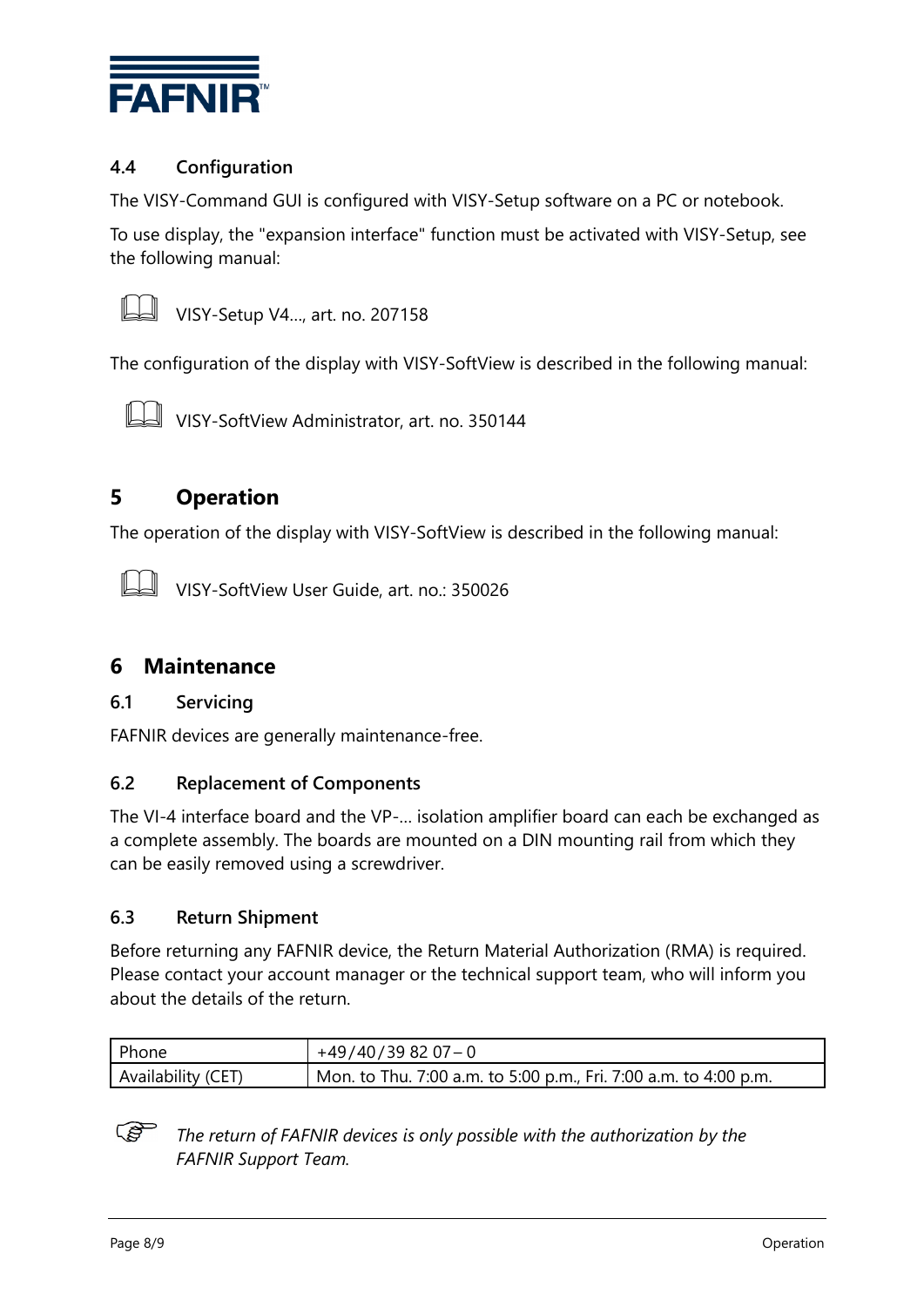

## <span id="page-10-0"></span>**7 Technical Data**

Details on the technical data you will find in the following manual:



 $\Box$  VISY-Command (VI-4), art. no. 207184

# <span id="page-10-1"></span>**8 List of Figures**

## <span id="page-10-2"></span>**9 List of Tables**

### <span id="page-10-3"></span>**10 Annex**

Declarations of conformity, approvals and certificates you will find in the following manual:



**VISY-Command (VI-4), art. no. 207184**